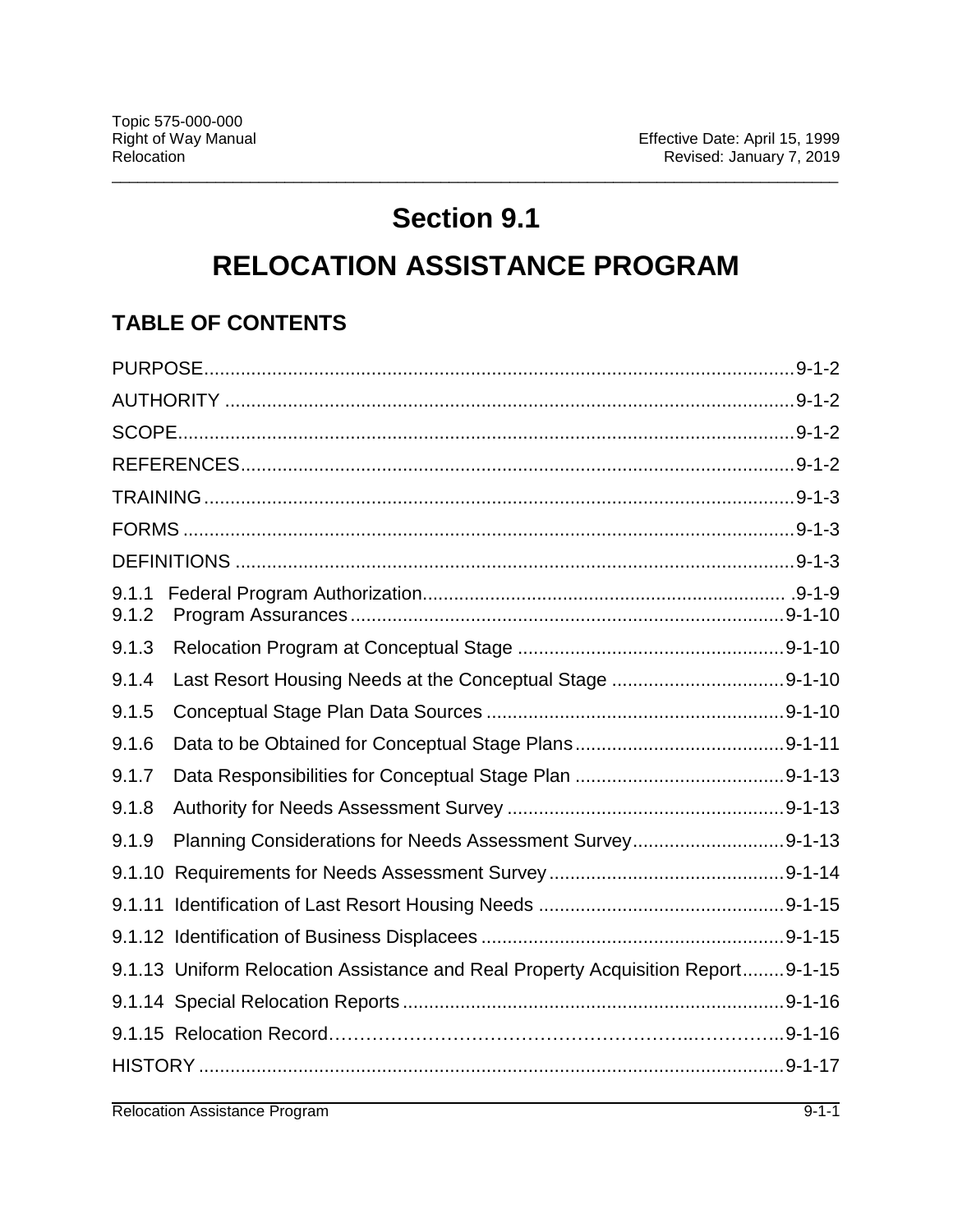## **Section 9.1 RELOCATION ASSISTANCE PROGRAM**

\_\_\_\_\_\_\_\_\_\_\_\_\_\_\_\_\_\_\_\_\_\_\_\_\_\_\_\_\_\_\_\_\_\_\_\_\_\_\_\_\_\_\_\_\_\_\_\_\_\_\_\_\_\_\_\_\_\_\_\_\_\_\_\_\_\_\_\_\_\_\_\_\_\_\_\_\_\_\_\_\_\_\_\_

## <span id="page-1-0"></span>**PURPOSE**

Establish authority for the Right of Way Relocation Assistance Program and clarify its role in pre-acquisition stages of a project and provide definitions of terms.

## <span id="page-1-1"></span>**AUTHORITY**

23 Code of Federal Regulations 49 Code of Federal Regulations, Part 24 Rule Chapter 14-66, Florida Administrative Code Section 20.23(4)(a), Florida Statutes Section 334.048(3), Florida Statutes Section 339.09 (2 & 3), Florida Statutes Section 421.55, Florida Statutes

### <span id="page-1-2"></span>**SCOPE**

This section will be used by District and Central Office, Right of Way and Office of the General Counsel Staff.

## <span id="page-1-3"></span>**REFERENCES**

23 Code of Federal Regulations, Part 710 49 Code of Federal Regulations, Part 24 Environmental Assessment Document Federal-Aid Highway Program Manual Public Law 91-646, Uniform Act Right of Way Manual, Section 7.10, Acquisition of Right of Way from Governmental **Agencies** Guidance Document 11, Temporary Waiver of Methodology for Calculating Replacement Housing Payment for Negative Equity Guidance Document 12, Implementation of MAP-21 Uniform Act Benefit and Eligibility Change Which "Straddle" the Effective Date of October 1, 2014 Right of Way Manual, Section 9.2, General Relocation Requirements Right of Way Manual, Section 9.3, Payment for Moving and Related Expenses Right of Way Manual, Section 9.4, Replacement Housing Payments Right of Way Manual, Section 9.5, Relocation Assistance for Mobile Homes Right of Way Manual, Section 9.6, Last Resort Housing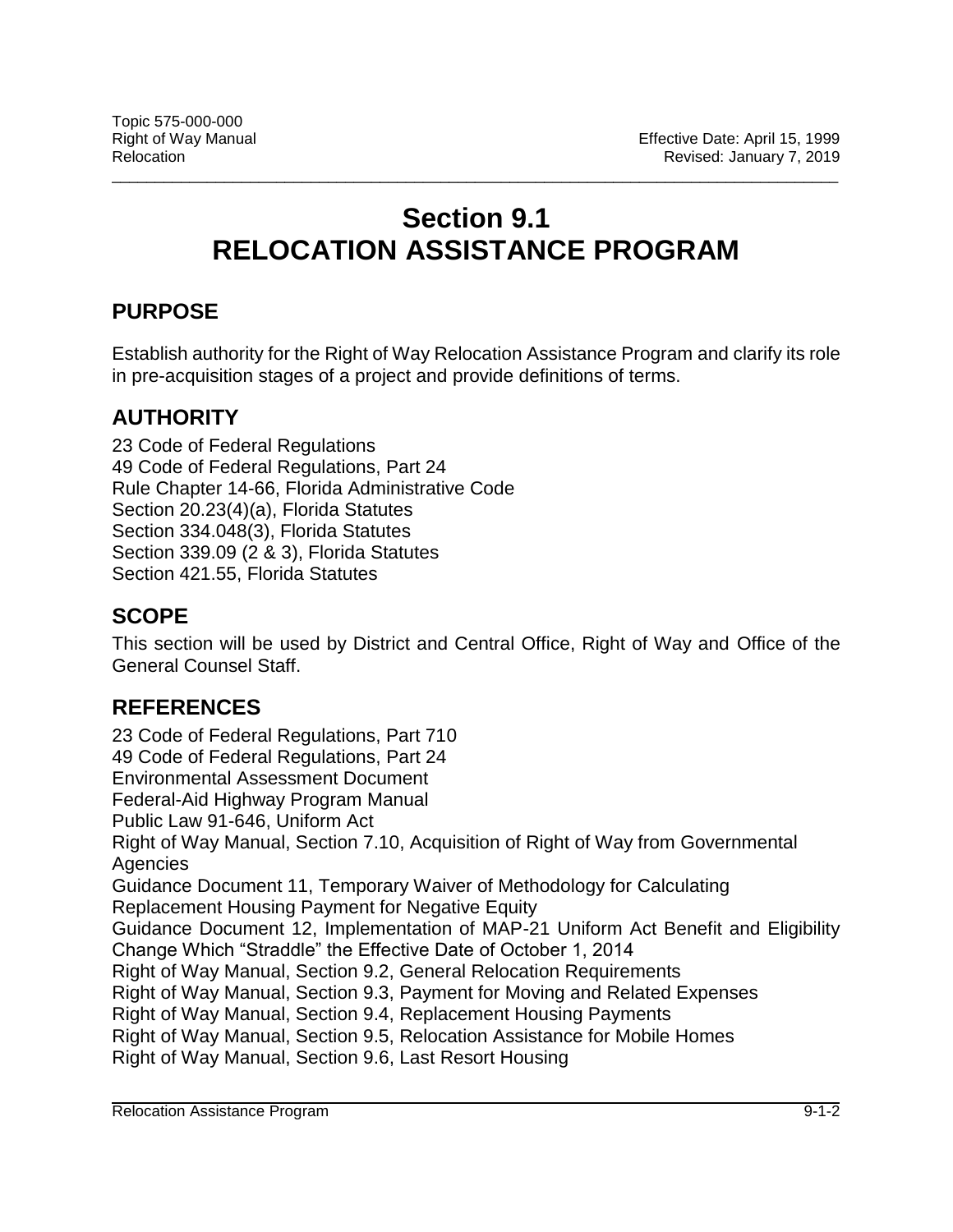Rule Chapter 14-66, Florida Administrative Code Section 339.09(2) & (3), Florida Statutes Section 421.55, Florida Statutes Section 501, Internal Revenue Code, 26 U.S.C. 501

## <span id="page-2-0"></span>**TRAINING**

Training for this section is provided to all participants in the *Right of Way Fundamentals Course*, a required element of the Right of Way Training Program.

\_\_\_\_\_\_\_\_\_\_\_\_\_\_\_\_\_\_\_\_\_\_\_\_\_\_\_\_\_\_\_\_\_\_\_\_\_\_\_\_\_\_\_\_\_\_\_\_\_\_\_\_\_\_\_\_\_\_\_\_\_\_\_\_\_\_\_\_\_\_\_\_\_\_\_\_\_\_\_\_\_\_\_\_

#### <span id="page-2-1"></span>**FORMS**

None required

#### <span id="page-2-2"></span>**DEFINITIONS**

**30-Day Notice to Vacate:** A written notice furnished to the displacee informing them of the date by which he or she will be required to move from the acquired site.

**90-Day Letter of Assurance:** A written notice furnished to the displacee explaining that he or she will not be required to move for at least 90 days from the receipt of this notice or a comparable replacement dwelling is made available, whichever is later.

**Acquired:** The time at which the Department obtains legal possession of the real property; legal possession occurs at closing in negotiated settlements and at the date of deposit in litigated cases.

**Appurtenance:** Something added as an accessory or adjunct to a more important item, title to which usually passes with title to the principal real property.

**Business:** Any lawful activity, except a farm operation, conducted:

- **(A)** Primarily for the purchase, sale, lease and/or rental of personal and/or real property;
- **(B)** Primarily for the manufacture, processing or marketing of products, commodities or any other personal property;
- **(C)** Primarily for the sale of services to the public;
- **(D)** By a nonprofit organization that has established its nonprofit status under applicable Federal and State law;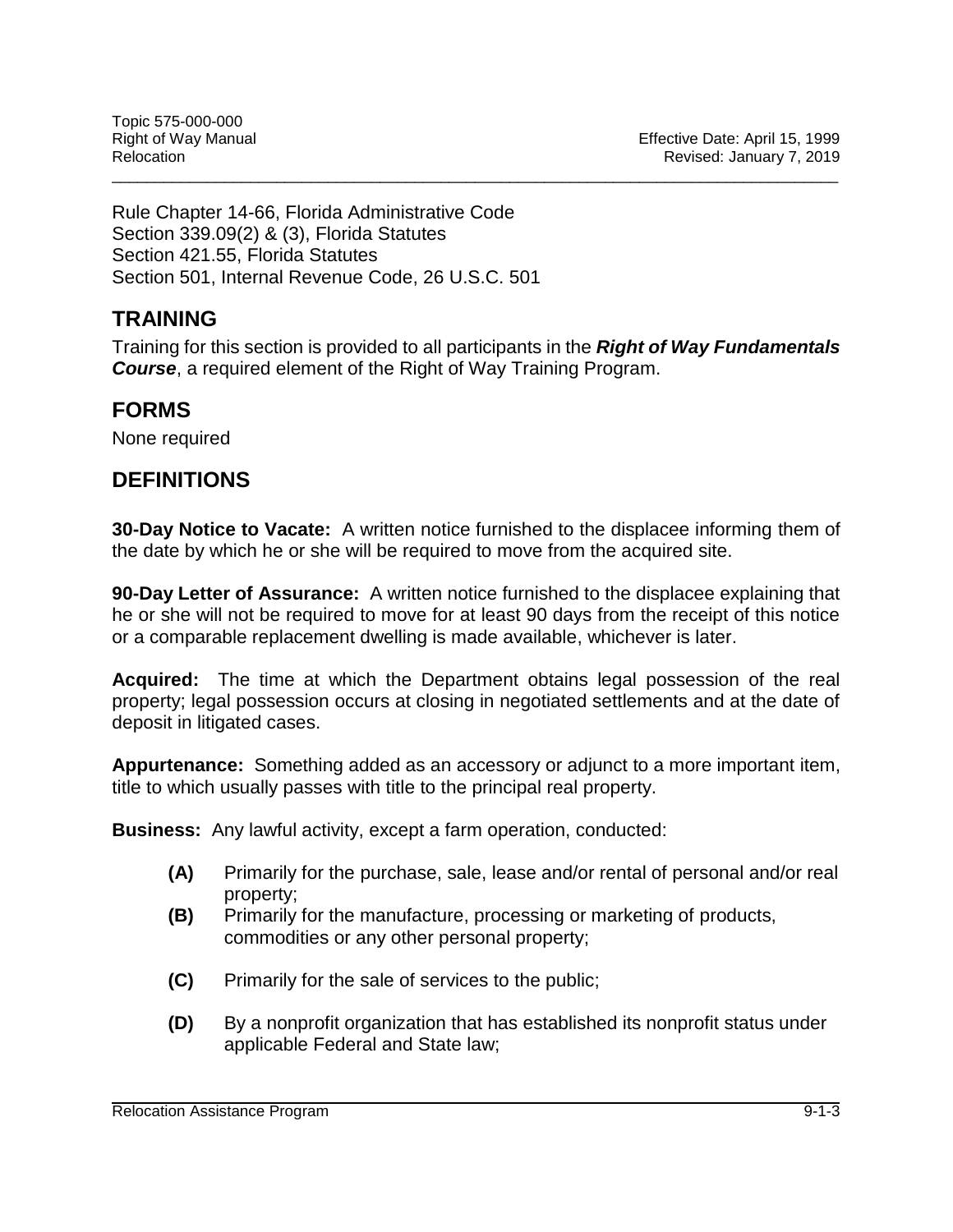**(E)** Primarily for outdoor advertising display purposes when the display(s) must be moved as the result of a highway project and solely for reimbursement of actual moving expenses, tangible loss of personal property, and eligible search expenses.

\_\_\_\_\_\_\_\_\_\_\_\_\_\_\_\_\_\_\_\_\_\_\_\_\_\_\_\_\_\_\_\_\_\_\_\_\_\_\_\_\_\_\_\_\_\_\_\_\_\_\_\_\_\_\_\_\_\_\_\_\_\_\_\_\_\_\_\_\_\_\_\_\_\_\_\_\_\_\_\_\_\_\_\_

**Carve Out:** The method used in making a typical home-site determination, whereby that portion of the parent tract which is typical for residential use in the area is carved out of, or separated from, the entire tract for the purpose of the replacement housing payment computation.

**Citizen:** Includes both citizens of the United States and non-citizen nationals.

**Conceptual Stage Plan:** A relocation plan developed for use in determining the corridor alignment of a project.

**Contributes Materially:** During the two (2) taxable years prior to the taxable year in which the displacement occurs, a business or farm operation:

- **(A)** Had average annual gross receipts of a least \$5,000; or
- **(B)** Had average annual net earnings of at least \$1,000; or
- **(C)** Contributed at least 33 1/3 percent of the owner's or operator's average annual income from all sources.
- **(D)** If these two (2) years are not representative, an alternate consecutive two year period may be utilized, see the *Right of Way Manual, Section 9.3, Payment for Moving and Related Expenses*.

**Decent, Safe And Sanitary Dwelling:** A dwelling which conforms to all applicable local housing and occupancy codes or in the absence of such codes the standards prescribed in the *Right of Way Manual, Section 9.2, General Relocation Requirements.*

**Department:** The Florida Department of Transportation.

**Displaced Person:** Any person as defined in this procedure, who is required to move or move personal property:

**(A)** As a direct result of the Department's acquisition of such real property in whole or in part for a project. This includes any person who moved from the real property as a result of the initiation of negotiations or a written notice of intent to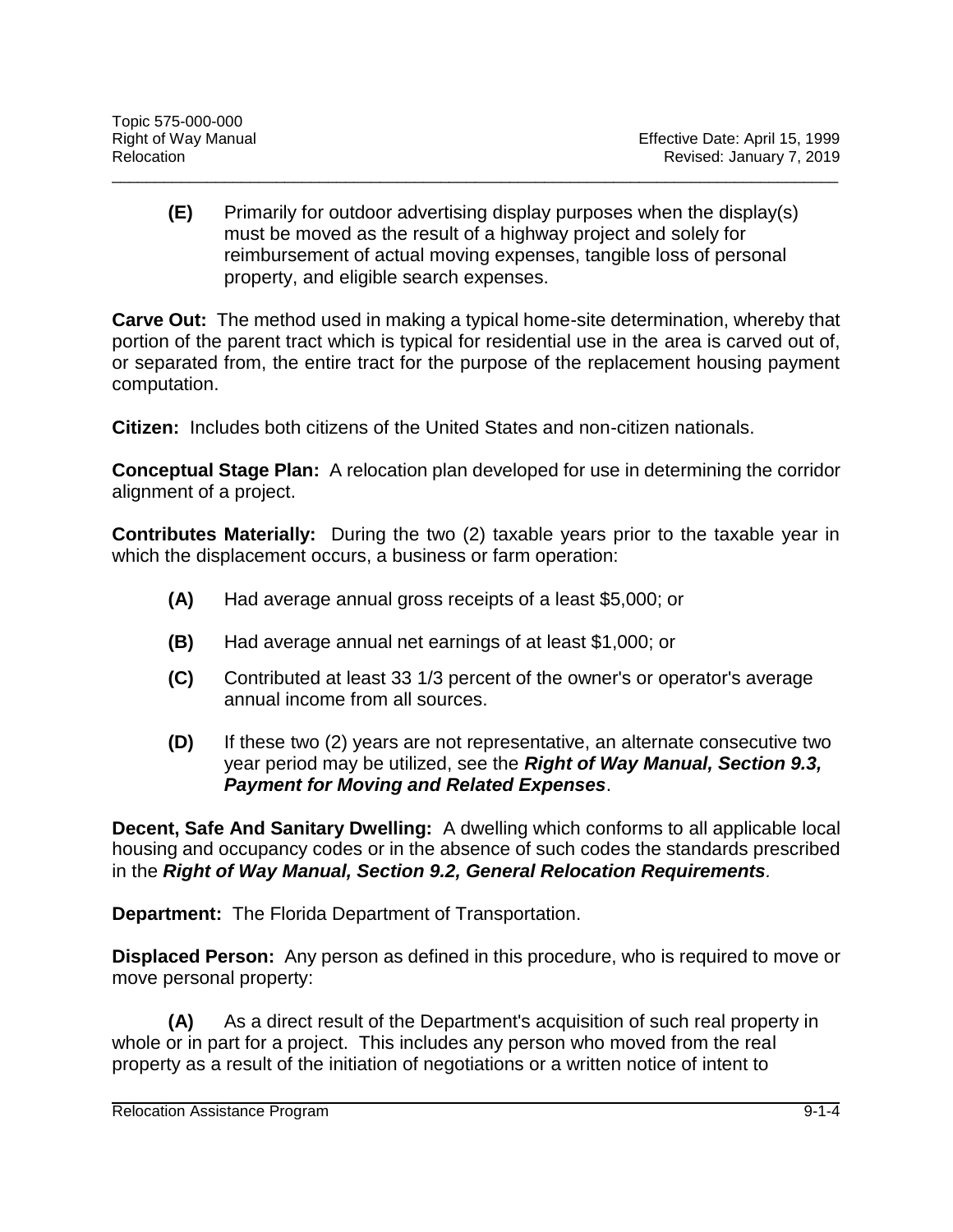acquire. In the case of a partial acquisition, the Department shall determine whether the person is displaced as a direct result of the partial acquisition; or

\_\_\_\_\_\_\_\_\_\_\_\_\_\_\_\_\_\_\_\_\_\_\_\_\_\_\_\_\_\_\_\_\_\_\_\_\_\_\_\_\_\_\_\_\_\_\_\_\_\_\_\_\_\_\_\_\_\_\_\_\_\_\_\_\_\_\_\_\_\_\_\_\_\_\_\_\_\_\_\_\_\_\_\_

- **B)** As a result of a written order from the Department to vacate such real property for the project; or
- **(C)** As a result of the Department's acquisition of, or written order to vacate, or a written notice of intent to acquire, other real property for a project on which the person conducts a business, farm operation, or is a nonprofit organization. Eligibility under this definition applies only for purposes of obtaining relocation assistance advisory services as provided in the *Right of Way Manual, Section 9.2, General Relocation Requirements* and moving expenses as provided in the *Right of Way Manual, Section 9.3, Payment for Moving and Related Expenses; or*
- **(D)** As a direct result of rehabilitation or demolition for a project.

**Displacee:** A displaced person.

**Displacement Dwelling:** The dwelling from which a person is required to relocate from due to a transportation project.

**Down payment Supplement:** A payment initially calculated for use in offsetting increased rent, but used by a tenant displacee in the purchase of a replacement dwelling.

**Domicile:** The place where a person has his or her true, fixed, principal establishment and to which he or she has, when absent, the intention of returning.

**Dwelling:** A place to live in, including a single family house; a single family unit in a two family, multifamily, or multipurpose property; a unit of a condominium or cooperative housing project; a non-housekeeping unit; a mobile home; or any other residential unit.

**Economic Rent/Market Rent:** The Department's determination of the reasonable income expectancy of a dwelling or other property if it were available for rent; and the rent justifiably payable for the right of occupancy of land and/or improvements.

**FHPM:** Federal Highway Program Manual.

**FHWA:** Federal Highway Administration.

**Family:** Two or more individuals who are living together and intend to live together at the replacement dwelling.

**Farm Operation:** Any activity conducted solely or primarily for the production of one or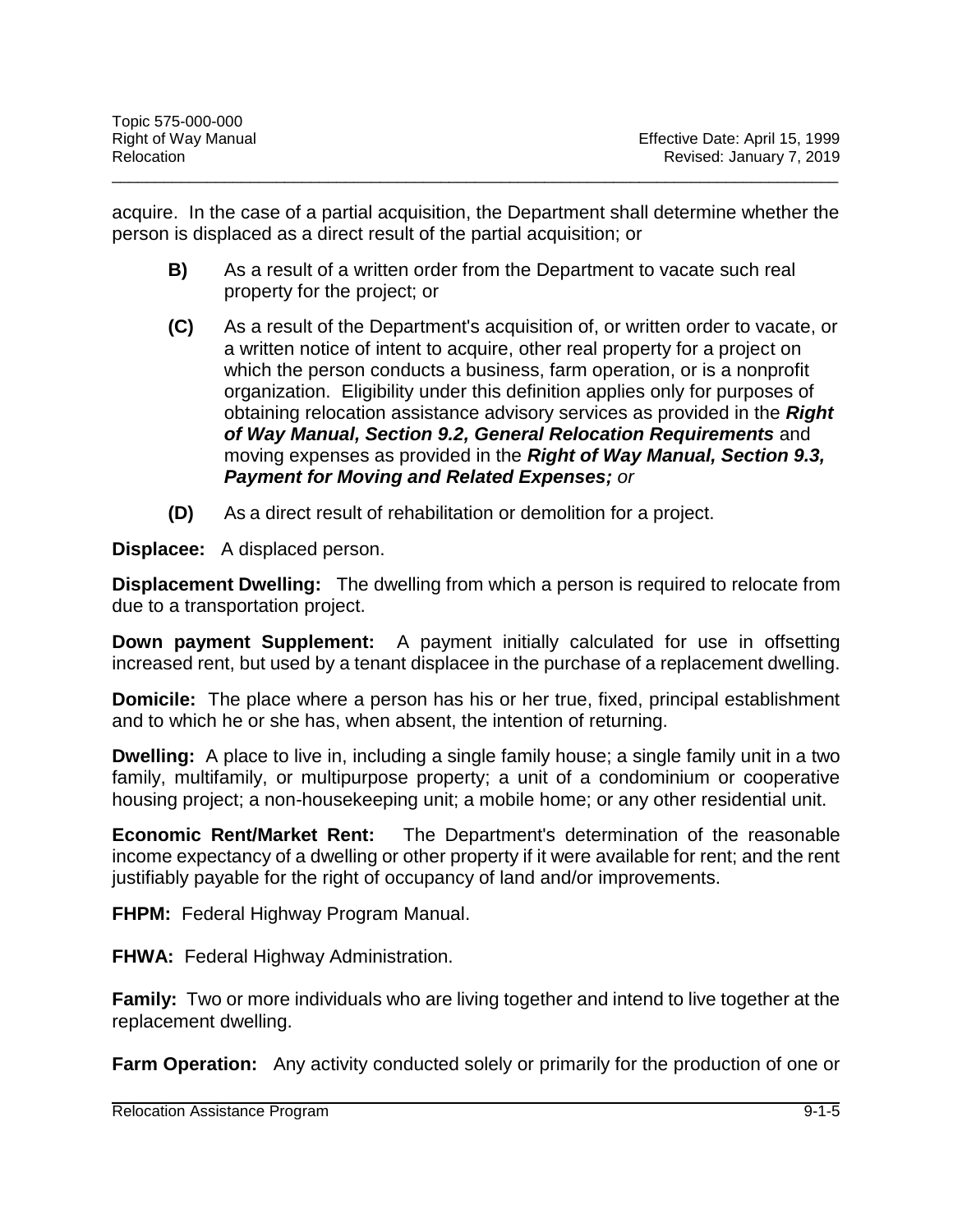more agricultural products or commodities, including timber, for sale or home use and customarily producing such products or commodities in sufficient quantity to be capable of contributing materially to the operator's support.

\_\_\_\_\_\_\_\_\_\_\_\_\_\_\_\_\_\_\_\_\_\_\_\_\_\_\_\_\_\_\_\_\_\_\_\_\_\_\_\_\_\_\_\_\_\_\_\_\_\_\_\_\_\_\_\_\_\_\_\_\_\_\_\_\_\_\_\_\_\_\_\_\_\_\_\_\_\_\_\_\_\_\_\_

**Fixed Residential Moving Cost Schedule:** A method of reimbursing moving expenses to a residential displacee based on a dislocation allowance schedule developed by the Federal Highway Administration.

**Household Income:** Total gross income for all household members received for a 12 month period from all sources (earned and unearned) including, but not limited to wages, salary, child support, alimony, unemployment benefits, social security, or the net income from a business. Income received or earned by dependent children or full time students under 18 years of age are not included.

**Initiation of Negotiations:** The date the initial written offer of just compensation is made by the Department to the owner or the owner's authorized representative to purchase real property for a project, with the following exceptions:

- **(A)** If the District issues a **Notice of Intent** to acquire the property and a person moves after the date on that notice, but prior to delivery of the initial purchase offer, the initiation of negotiations is the date that person moved from the property.
- **(B)** In the case of a permanent relocation to protect the public health and welfare, the initiation of negotiations is the date of either the formal announcement of that relocation or of the Federal or federally coordinated health advisory where the Federal Government later decides to conduct a permanent relocation.

**In Lieu of Payment:** Is commonly referred to as a "fixed payment" for non-residential displacee (business/non-profit). This payment is based on net income.

**Inventory:** A list of items of personal property to be moved by the displaced person. When required, a pre-move inventory must be taken at the displacement site prior to the move and compared to a post-move inventory taken at the replacement site after the move.

**Last Resort Housing:** The provision of replacement housing by techniques developed for such purpose, when a highway project cannot proceed to construction because suitable, comparable and/or adequate replacement sale or rental housing is not available and cannot otherwise be made available to displacees within the payment limits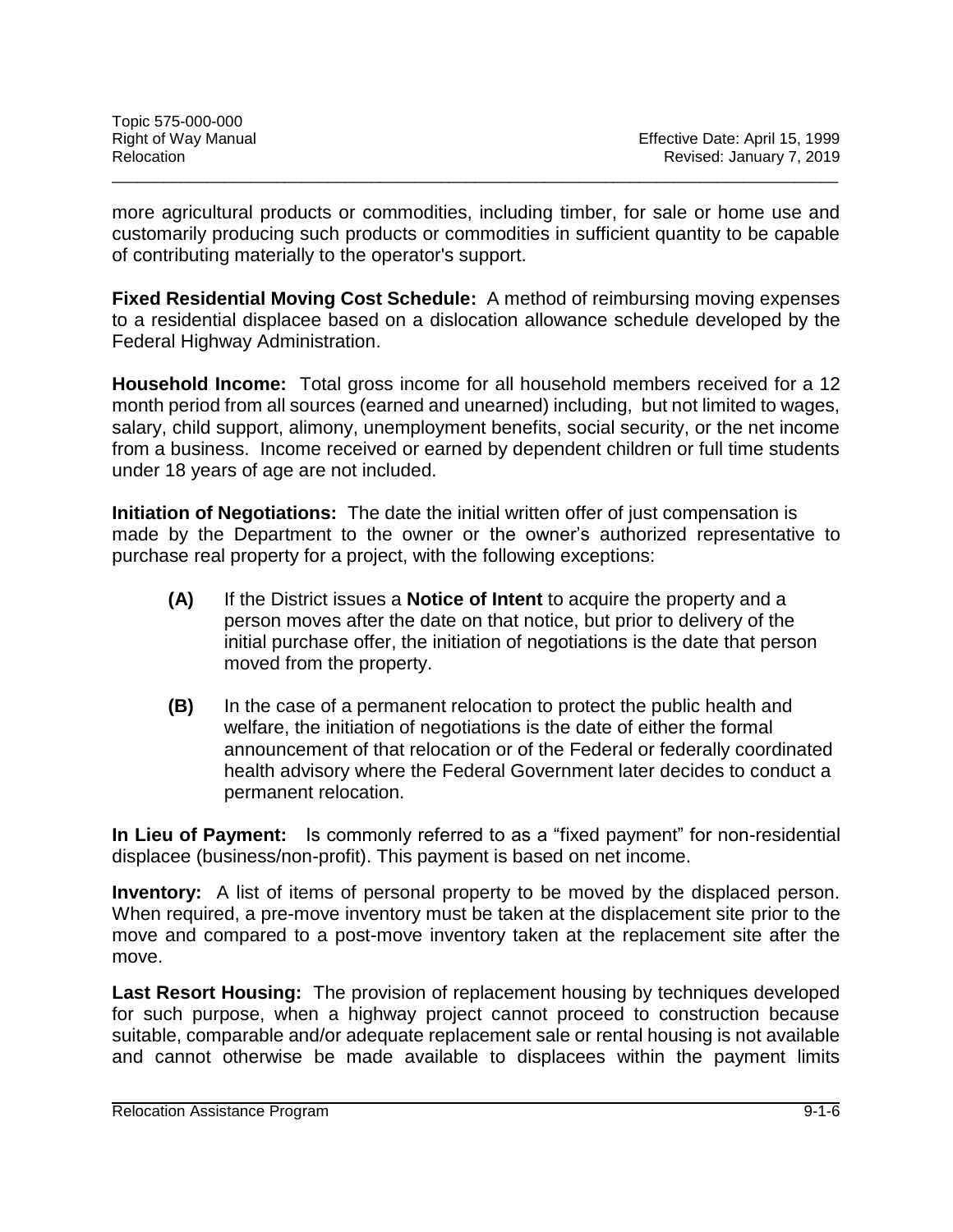established by law, see the *Right of Way Manual, Section 9.6, Last Resort Housing*.

\_\_\_\_\_\_\_\_\_\_\_\_\_\_\_\_\_\_\_\_\_\_\_\_\_\_\_\_\_\_\_\_\_\_\_\_\_\_\_\_\_\_\_\_\_\_\_\_\_\_\_\_\_\_\_\_\_\_\_\_\_\_\_\_\_\_\_\_\_\_\_\_\_\_\_\_\_\_\_\_\_\_\_\_

**Less Than 90-Day Occupant:** A displaced person who occupied the property to be acquired for less than 90 days prior to or subsequent to the date of initiation of negotiations, see the *Right of Way Manual, Section 9.6, Last Resort Housing*.

**Licenses, Permits and Certifications:** Only an item which is paid periodically is considered to be license, permit or certification. These items are renewable and are valid only for a specific period of time.

**Major Exterior Attribute:** Any major appurtenant structure exterior to the residential dwelling, or an aesthetically valuable view which substantially contributes to the quality or standard of living of the displacee(s), see the *Right of Way Manual, Section 9.4, Replacement Housing Payments*.

**Mortgage:** An instrument recognized by law in which property is pledged to secure the payment of a debt or obligation; procedure for foreclosure in the event of default is established by statute. Such classes of liens are commonly given to secure advances on the unpaid purchase price of real property.

**Nonprofit Organization:** A corporation duly registered with the Florida Secretary of State as a Corporation Not for Profit and exempt from paying federal income taxes under *Section 501* of the *Internal Revenue Code, (26 U.S.C. 501)*.

**Owner:** A displaced person is considered to have met the requirement to own a displacement dwelling if the person holds any of the following interests in real property acquired by the Department for a project:

- **(A)** Fee title, a life estate, a land contract, a 99 year lease, or a lease, including any options for extension, with at least 50 years to run from the date of acquisition; or
- **(B)** An interest in a cooperative housing project which includes the right to occupy a dwelling; or
- **(C)** A contract to purchase any of the interest or estates previously described above; or
- **(D)** Any other interest, including a partial interest, which in the judgment of the Department warrants consideration as ownership.

**Person:** Includes a partnership, corporation or association, as well as an individual or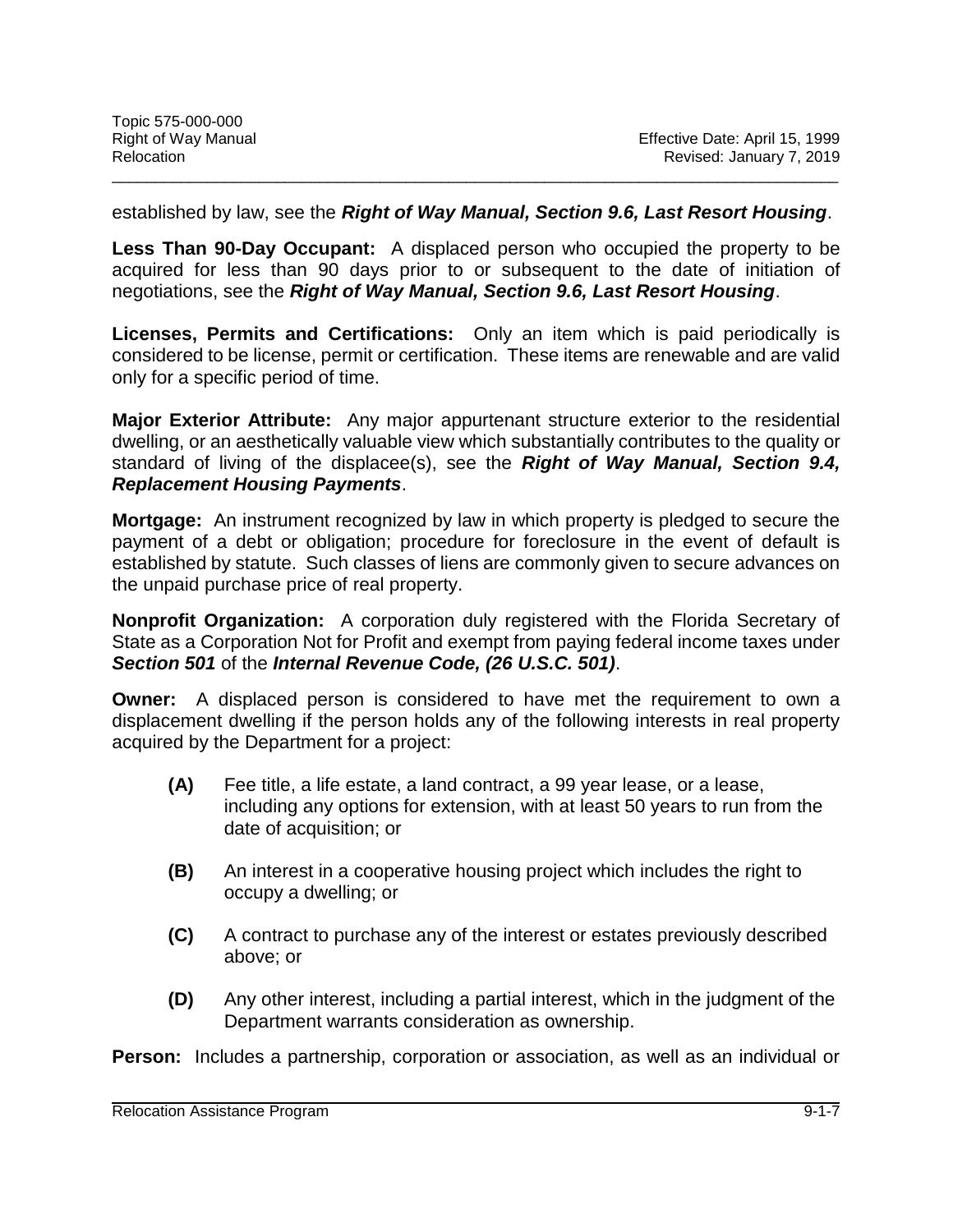family.

**Personal Property:** Generally, moveable items not permanently affixed to and a part of the real estate. With some exceptions, items typically remain personal property if they can be removed without serious injury either to the real estate or to the items themselves.

\_\_\_\_\_\_\_\_\_\_\_\_\_\_\_\_\_\_\_\_\_\_\_\_\_\_\_\_\_\_\_\_\_\_\_\_\_\_\_\_\_\_\_\_\_\_\_\_\_\_\_\_\_\_\_\_\_\_\_\_\_\_\_\_\_\_\_\_\_\_\_\_\_\_\_\_\_\_\_\_\_\_\_\_

**Purchase Additive:** The amount, if any, when added to the acquisition price, equals the selling price of the lesser of: a comparable replacement dwelling or the replacement dwelling actually purchased, see *Right of Way Manual, Section 9.4, Replacement Housing Payments*.

**RHP:** Replacement Housing Payment. Any of several types of payments to qualifying displaced persons, including purchase additive, increased interest , incidental expense, rent supplement, and down payment supplement. For proper application, see Section 9.4, Replacement Housing Payments.

**Relocatee:** Displacee.

**Relocation Assistance:** Advisory and/or financial aid to persons and businesses displaced by a public program to assist them in relocating to available residential replacement dwellings and non-residential replacement sites.

**Relocation Needs Assessment Survey:** A survey identifying the relocation assistance needs of all occupants within a project area who must relocate as a direct result of the project, see **Right of Way Manual**, *Section 9.1.8*.

**Relocation Specialist:** A Right of Way Specialist or other Department representative assigned by the District to provide relocation assistance to displaced persons.

**Salvage Value:** The probable sale price of an item, if offered for sale to knowledgeable buyers with the requirement that it be removed from the property at a buyer's expense (i.e., not eligible for relocation assistance). Included are items for re-use as well as items with-components that can be reused or recycled-when there is no reasonable prospect of sale except on that basis.

**Small Business:** A business operating lawfully with not more than 500 employees working at the site being acquired and which site is the location of ongoing economic activity.

**Substitute Personal Property:** A personal property item used as a part of a business or farm operation that is purchased to replace an item having a comparable function that was not moved from the acquired site to the replacement site.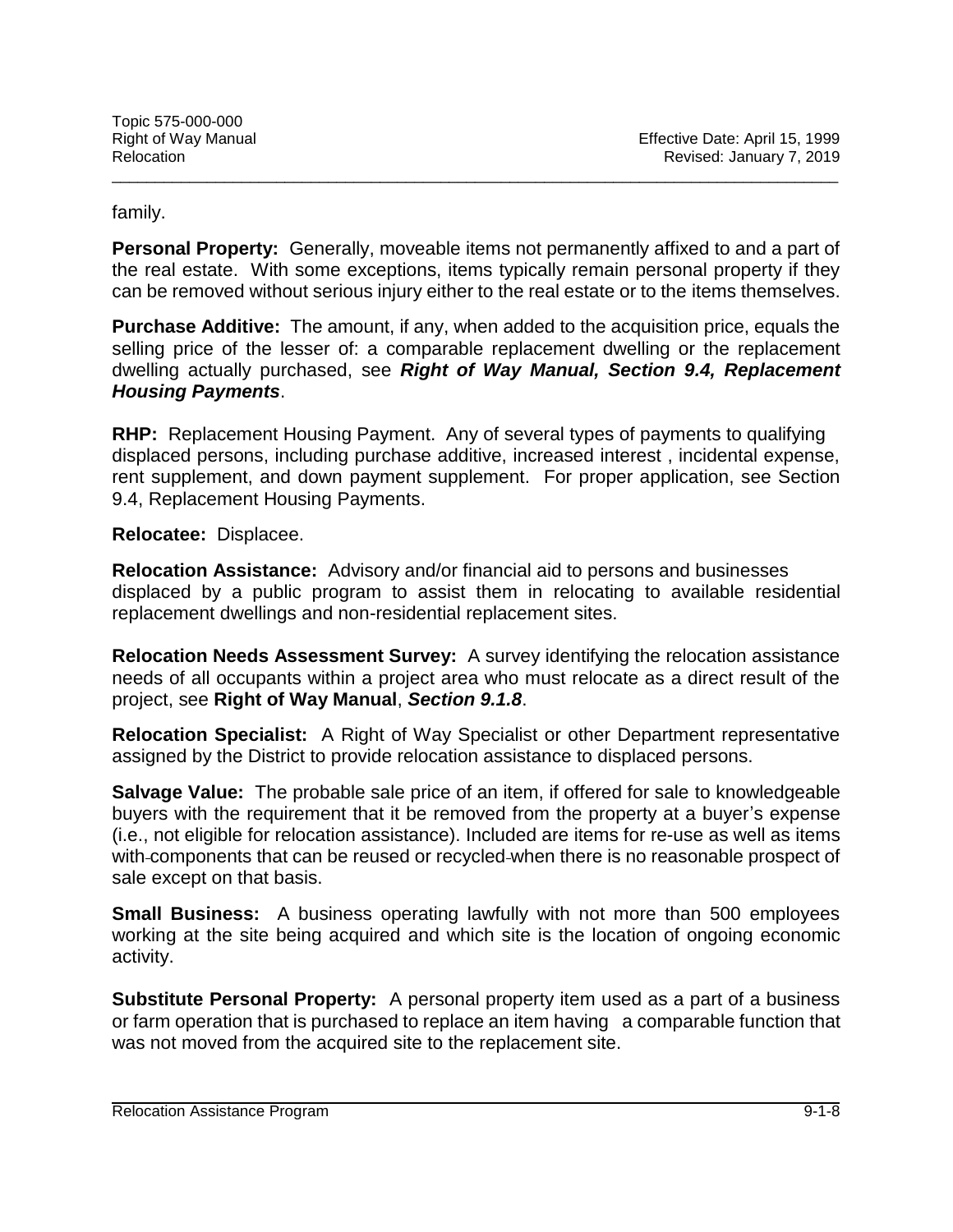**Tenant:** A person who has the lawful temporary use and occupancy of real property owned by another.

\_\_\_\_\_\_\_\_\_\_\_\_\_\_\_\_\_\_\_\_\_\_\_\_\_\_\_\_\_\_\_\_\_\_\_\_\_\_\_\_\_\_\_\_\_\_\_\_\_\_\_\_\_\_\_\_\_\_\_\_\_\_\_\_\_\_\_\_\_\_\_\_\_\_\_\_\_\_\_\_\_\_\_\_

**Typical Home-site Determination:** A determination of what portion of a tract of land is typical for residential use in the area for replacement housing payment computation purposes.

**Uniform Act:** A phrase which abbreviates reference to *Public Law 91-646* titled **The Uniform Relocation Assistance and Real Property Acquisition Policies Act of 1970**, as amended.

**Unlawful Occupant:** A person who occupies real property without property right, title or payment of required rent.

**Utility Service Cost:** This term means expenses for electricity, gas, other heating and cooking fuels, water and sewer.

#### **9.1.1 Federal Program Authorization**

#### **9.1.1.1** On January 2, 1971, the United States Congress enacted *Public Law 91-646*, *The Uniform Relocation Assistance and Real Property Acquisition Policies Act of 1970*.

*Title II of the Uniform Act* establishes a uniform policy for the fair and equitable treatment of persons displaced as a result of federal and federally assisted programs in order that such persons shall not suffer disproportionate injuries as a result of programs designed for the benefit of the public as a whole.

**9.1.1.2** The Florida Department of Transportation is authorized by *Section 339.09(2), Florida Statutes (F.S.)* and *Section 421.55, F.S.* to comply with the Uniform Act on federally assisted projects.

**9.1.1.3 F***ederal Regulations 49 Code of Federal Regulations (C.F.R.), Part 24*, regulate the Department's Relocation Assistance Program on federal and federally assisted projects.

**9.1.1.4** Under *Section 339.09(3) F.S.*, the Department is authorized to implement a Relocation Assistance Program on non-federal aid projects.

**The Department's Federal Aid Relocation Assistance Regulations** are in *Rule Chapter 14-66, Florida Administrative Code (F.A.C.)*.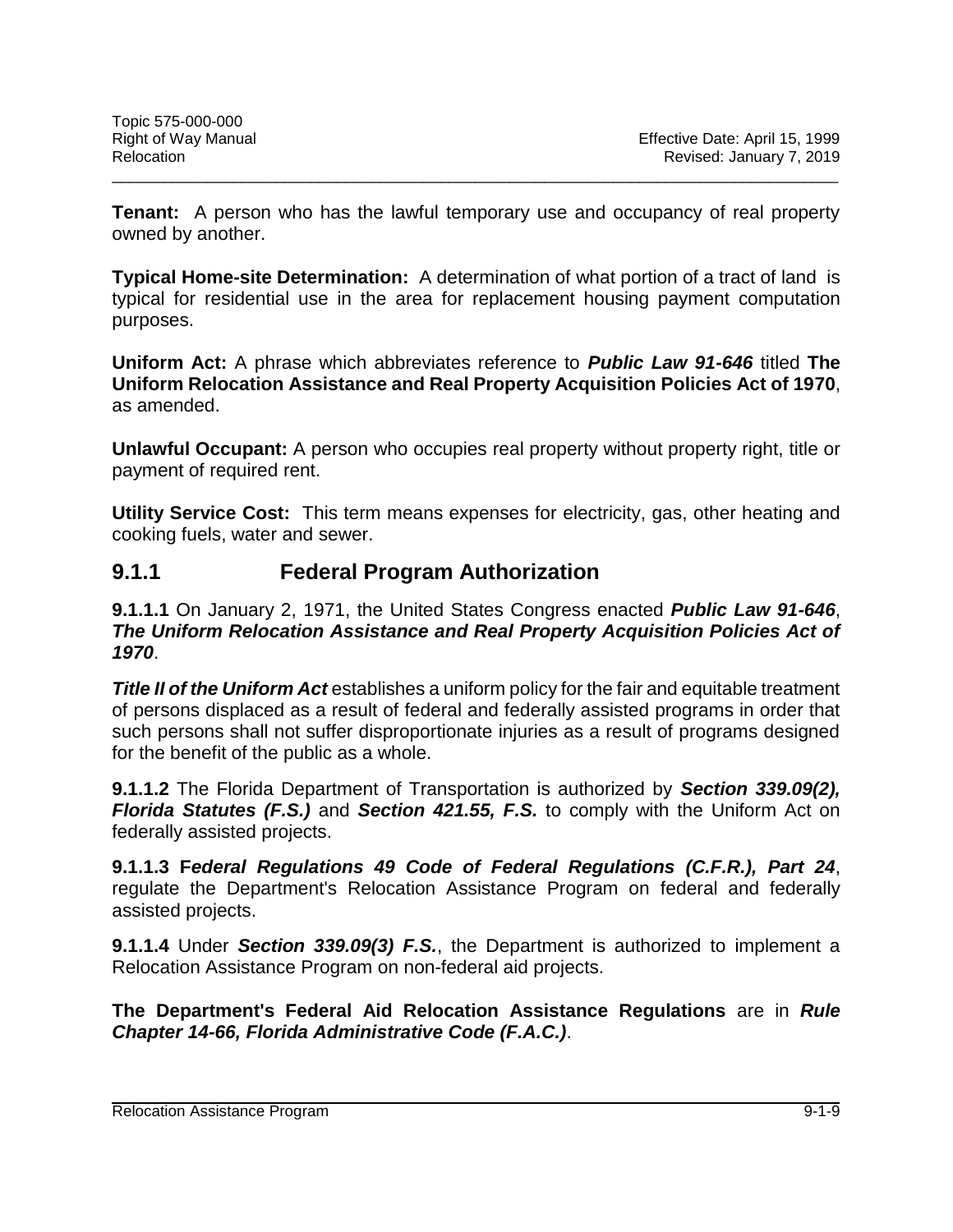#### <span id="page-9-0"></span>**9.1.2 Program Assurances**

**9.1.2.1** In accordance with the provisions of *49 C.F.R., Part 24.4*, assurances of compliance with federal regulations have been submitted to the Federal Highway Administration (FHWA) and approved. Updated assurances shall be submitted to FHWA approximately every five (5) years.

\_\_\_\_\_\_\_\_\_\_\_\_\_\_\_\_\_\_\_\_\_\_\_\_\_\_\_\_\_\_\_\_\_\_\_\_\_\_\_\_\_\_\_\_\_\_\_\_\_\_\_\_\_\_\_\_\_\_\_\_\_\_\_\_\_\_\_\_\_\_\_\_\_\_\_\_\_\_\_\_\_\_\_\_

**9.1.2.2** Each time the *Relocation Assistance Procedures* are revised, a copy of the revised procedure shall be submitted to FHWA by the State Relocation Administrator for review and concurrence.

## <span id="page-9-1"></span>**9.1.3 Relocation Program at Conceptual Stage**

**9.1.3.1** A project is in the Conceptual Stage until such time as its location and design concept is accepted.

**9.1.3.2** A Conceptual Stage Relocation Plan will be developed by the District for each alternate location prior to the corridor public hearing.

**9.1.3.3** The costs incurred for securing and assembling the required information are charged to preliminary engineering for the appropriate project.

#### <span id="page-9-2"></span>**9.1.4 Last Resort Housing Needs at the Conceptual Stage**

**9.1.4.1** If an insufficient supply of comparable replacement housing, see *Right of Way Manual, Section 9.2, General Relocation Requirements,* is anticipated at the time a project is scheduled to be underway, the District should include potential Last Resort Housing options as part of the Conceptual Stage Plan.

**9.1.4.2** Documented Last Resort Housing methods, *Right of Way Manual, Section 9.6, Last Resort Housing*, will be provided for each alternate route under study.

## <span id="page-9-3"></span>**9.1.5 Conceptual Stage Plan Data Sources**

**9.1.5.1** The Conceptual Stage Plan must reference the sources of data utilized.

**9.1.5.2** All data must be dated according to its original compilation date.

**9.1.5.3** The Conceptual Stage Plan is intended to be a brief summary of projected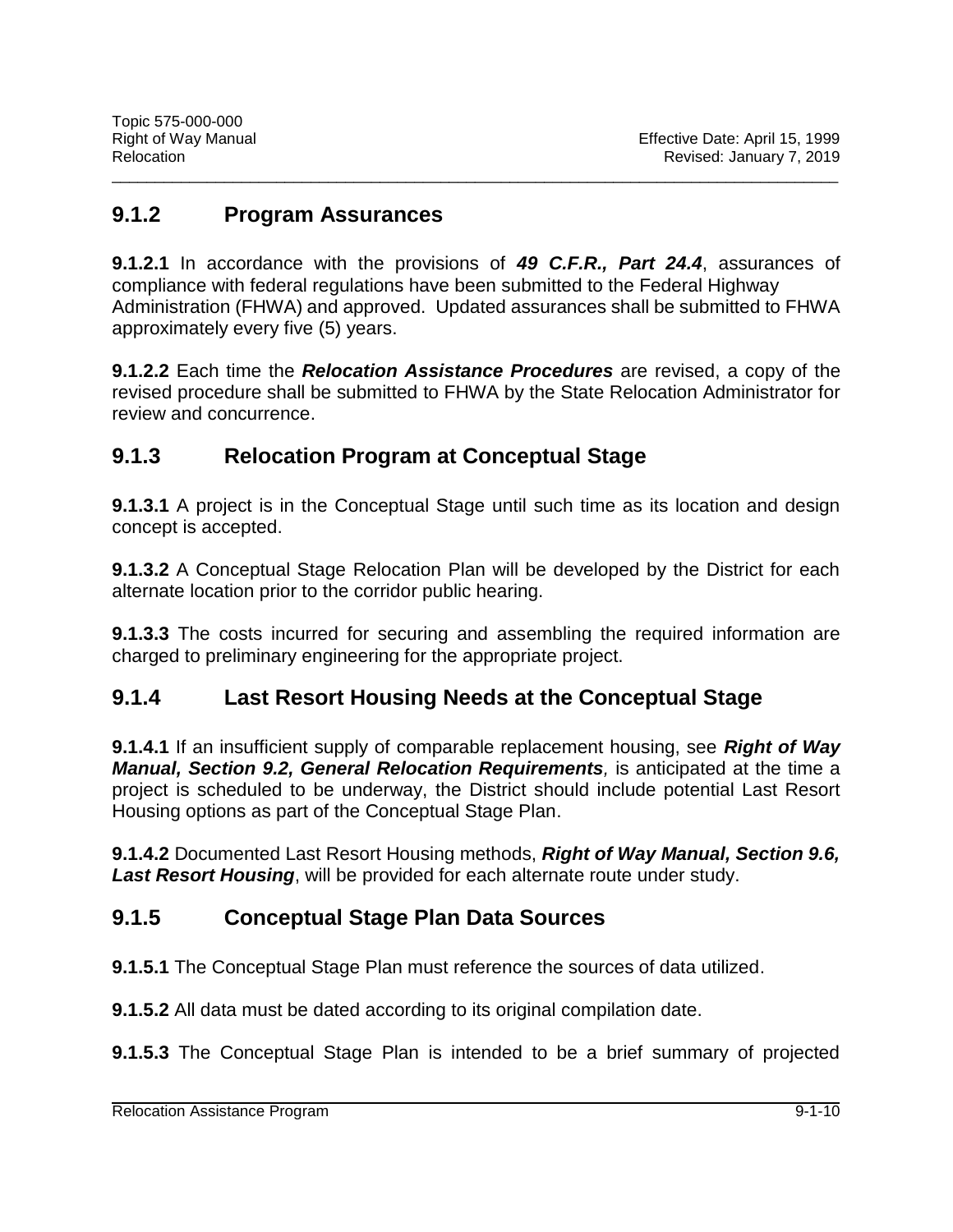relocation activity, not a detailed report. The depth of the report should be directly proportional to the scope of relocation assistance on the project.

\_\_\_\_\_\_\_\_\_\_\_\_\_\_\_\_\_\_\_\_\_\_\_\_\_\_\_\_\_\_\_\_\_\_\_\_\_\_\_\_\_\_\_\_\_\_\_\_\_\_\_\_\_\_\_\_\_\_\_\_\_\_\_\_\_\_\_\_\_\_\_\_\_\_\_\_\_\_\_\_\_\_\_\_

**9.1.5.4** Types of data sources:

- **(A)** Primary Data Sources: Any person, such as an individual, family, business, etc. located within the proposed corridor alignment.
- **(B)** Secondary Data Sources: All information sources other than primary.

**9.1.5.5** Primary sources should be utilized only when secondary sources cannot supply the information needed.

#### <span id="page-10-0"></span>**9.1.6 Data to be Obtained for Conceptual Stage Plans**

The District Relocation Section will be responsible for providing the following Conceptual Stage Plan Data for inclusion in the *Environmental Document:*

- **(A)** An estimate of households to be displaced, including an estimate of:
	- **(1)** The percentage of minority; racial, national origin, or ethnic, households to be displaced;
	- **(2)** The income range, in dollars, of the affected neighborhoods or communities;
	- **(3)** The tenure, or age, of the structures which are being displaced, taking into consideration the types, and the effective and chronological ages;
	- **(4)** The percentage of elderly households to be displaced in relationship to the total households being displaced;
	- **(5)** The percentage of households containing five or more family members;
	- **(6)** Handicapped or disabled residential occupants for whom special assistance services may be necessary;
- **(B)** A comparison of available, decent, safe and sanitary, housing in the area with the housing needs of displacees. The comparison should include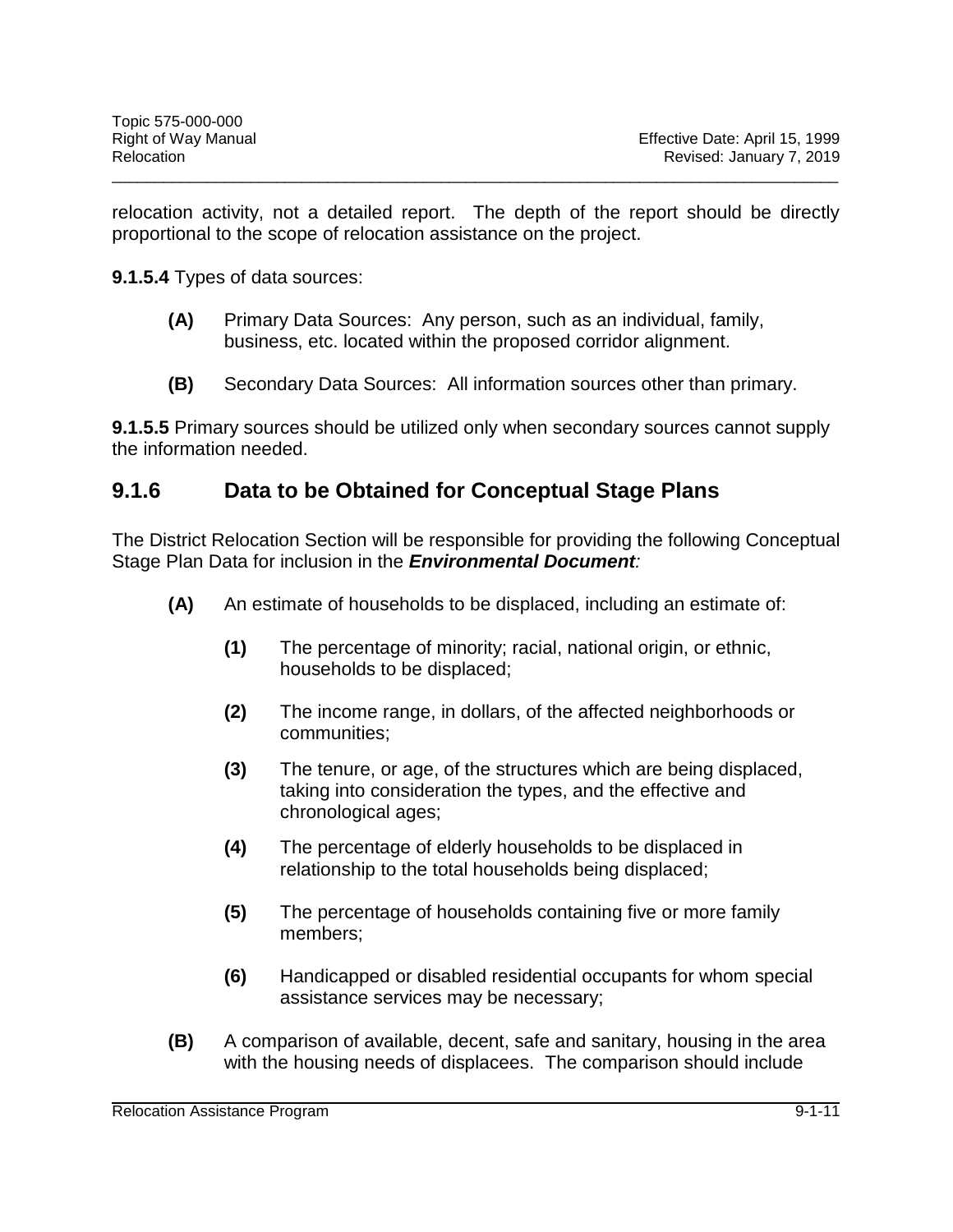price ranges, size, number of bedrooms, and occupancy status, owner/tenant.

\_\_\_\_\_\_\_\_\_\_\_\_\_\_\_\_\_\_\_\_\_\_\_\_\_\_\_\_\_\_\_\_\_\_\_\_\_\_\_\_\_\_\_\_\_\_\_\_\_\_\_\_\_\_\_\_\_\_\_\_\_\_\_\_\_\_\_\_\_\_\_\_\_\_\_\_\_\_\_\_\_\_\_\_

- **(C)** A description of special relocation advisory services that will be necessary for identified unusual conditions or unique problems. Identify special cases such as handicapped or disabled displacees, problems of the elderly, racial and ethnic considerations, and comment on the availability of governmental and social agencies available to serve these particular needs.
- **(C)** A discussion of the actions proposed to remedy insufficient relocation housing, including a commitment to Last Resort Housing, if necessary;
- **(E)** An estimate of the number, type and size of businesses to be displaced, including special business characteristics, services to specialized clientele, or cultural orientation:
	- **(1)** Include the approximate number of employees for each business and the general impact on the business dislocation(s) on the economy of the community, if ascertainable.
	- **(2)** Identify sites available in the area to which the affected businesses may relocate, likelihood of such relocation and impacts on remaining businesses, whenever possible.
- **(F)** A discussion of the results of contacts, if any, with local governments, organizations, groups and individuals regarding residential and business relocation impacts, including any measures or coordination needed to reduce general and/or specific impacts. Specific financial and incentive programs or opportunities (beyond those provided by the **Uniform Act**) to residential and business displaced persons to minimize impacts may be identified, if available, through other agencies or organizations;
- **(G)** A statement that relocation resources are available to all relocatees without discrimination;
- **(H)** A summary of any potential hazardous waste concerns.
- **(I)** An identification of any publicly owned lands, as defined in the *Right of Way Manual, Section 7.10, Acquisition of Rights of Way from Governmental Agencies*, which may require consideration for functional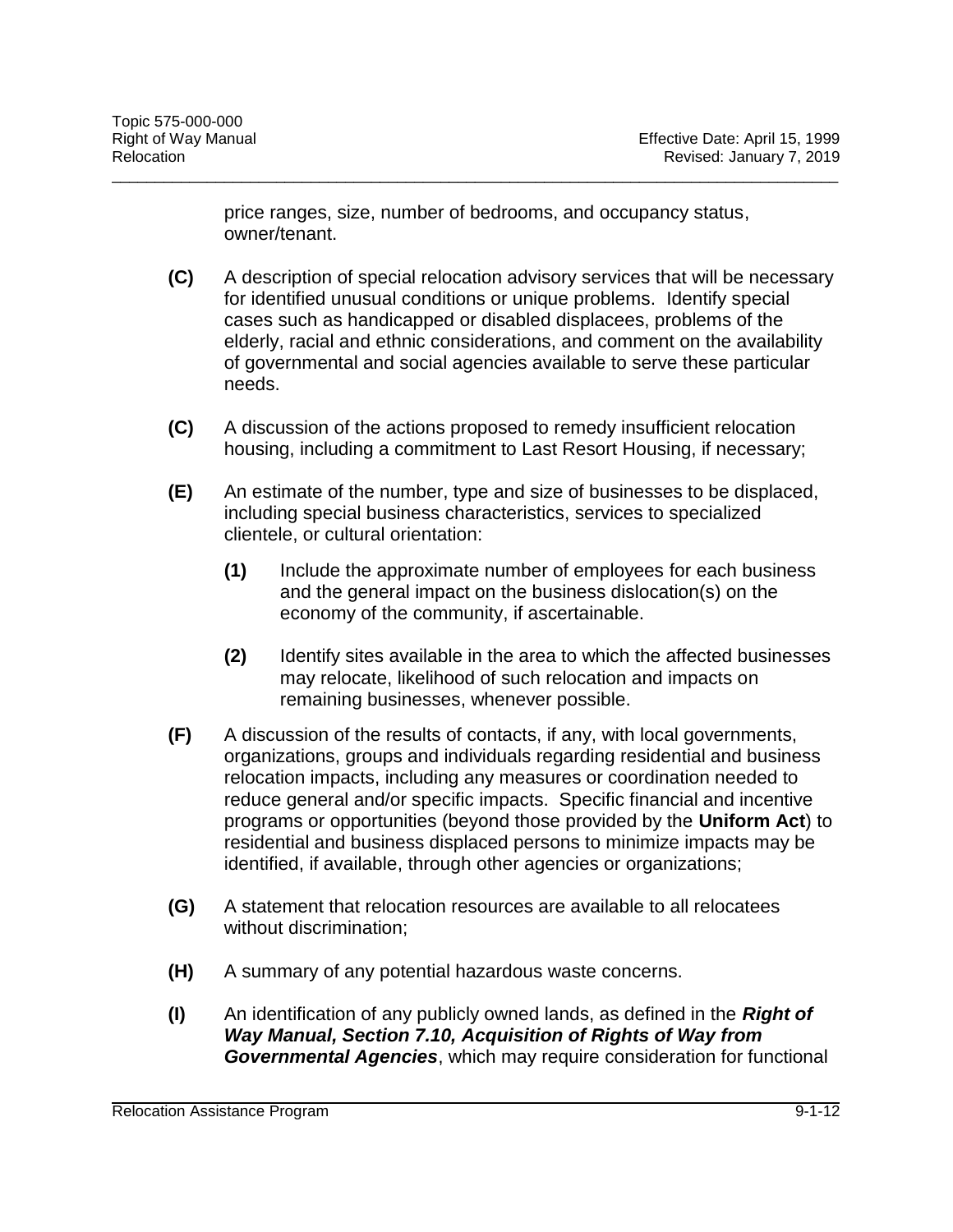replacement of real property in public ownership. Discussion of the results and decisions of any meetings with property owners or jurisdictional agencies where the potential for functional replacement exists pursuant to *23 C.F.R. 710* and the *Right of Way Manual, Section 7.10,* shall be documented.

## <span id="page-12-0"></span>**9.1.7 Data Responsibilities for Conceptual Stage Plan**

The District Relocation Section and District Environmental Management Office are jointly responsible for the development and inclusion of socioeconomic data in the environmental document and, as such, should coordinate data collection to avoid duplication of efforts.

\_\_\_\_\_\_\_\_\_\_\_\_\_\_\_\_\_\_\_\_\_\_\_\_\_\_\_\_\_\_\_\_\_\_\_\_\_\_\_\_\_\_\_\_\_\_\_\_\_\_\_\_\_\_\_\_\_\_\_\_\_\_\_\_\_\_\_\_\_\_\_\_\_\_\_\_\_\_\_\_\_\_\_\_

#### <span id="page-12-1"></span>**9.1.8 Authority for Needs Assessment Survey**

**9.1.8.1** The District is responsible for preparing and conducting the *Relocation Needs Assessment Survey* and for implementing a plan.

**9.1.8.2** The State Relocation Administrator is responsible for preparing the Department's assurance for submittal to FHWA.

#### <span id="page-12-2"></span>**9.1.9 Planning Considerations for Needs Assessment Survey**

The *Needs Assessment Survey* should provide the answers to the following questions about the project:

- **(A)** What are the project's specific objectives?
- **(B)** What is the scope of the project? How many neighborhoods will be impacted?
- **(C)** What are the options for addressing the special needs of those that are displaced?
- **(D)** What is the most efficient and effective way to accomplish the project goals? How much lead time will be required?
- **(E)** Are there other projects underway in the locality that will be competing for housing resources? Is any of the needed information already available from agencies carrying out related projects?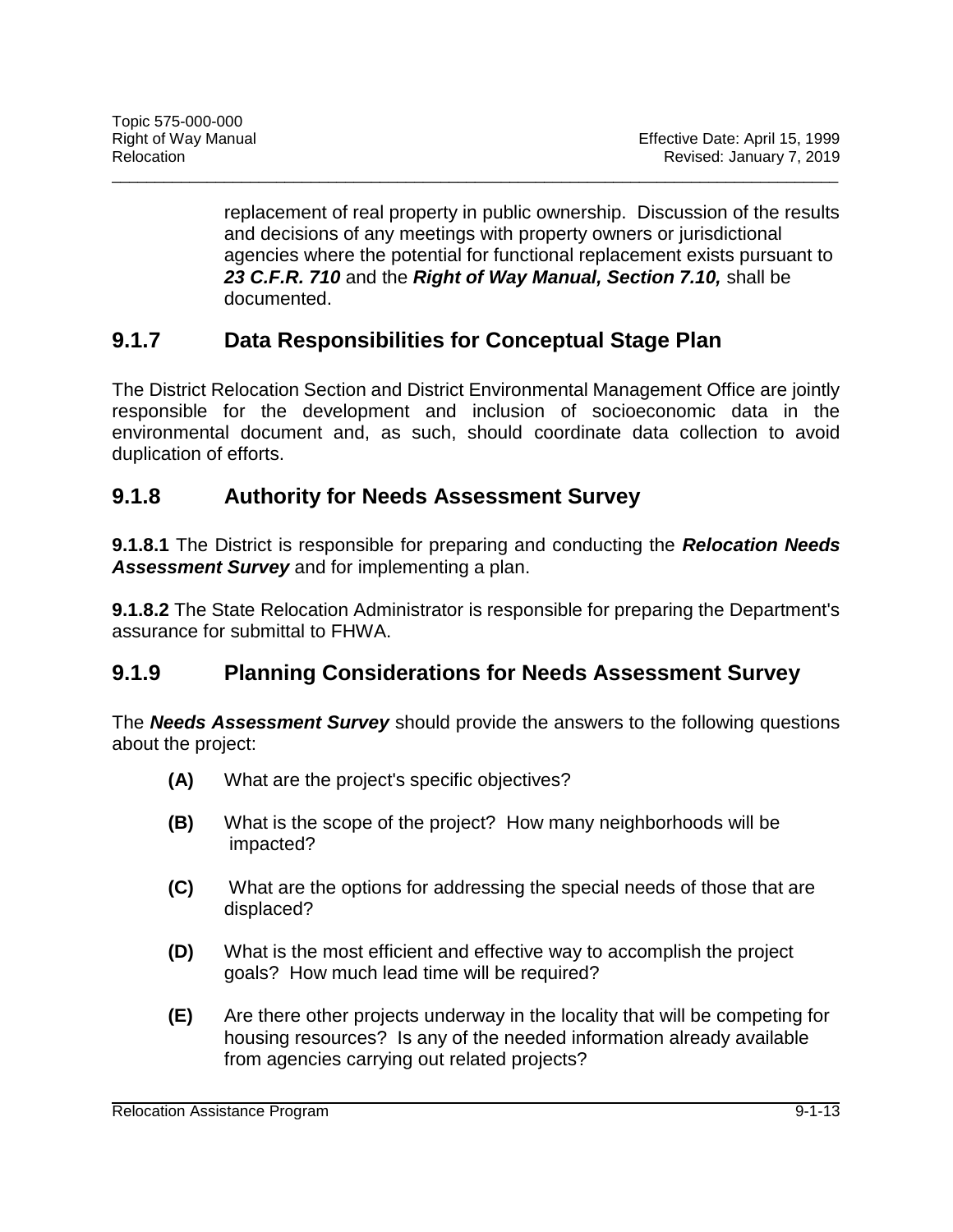- **(F)** What resources are available to provide advisory assistance?
- **(G)** Are there any potential hazardous waste concerns on the project?

\_\_\_\_\_\_\_\_\_\_\_\_\_\_\_\_\_\_\_\_\_\_\_\_\_\_\_\_\_\_\_\_\_\_\_\_\_\_\_\_\_\_\_\_\_\_\_\_\_\_\_\_\_\_\_\_\_\_\_\_\_\_\_\_\_\_\_\_\_\_\_\_\_\_\_\_\_\_\_\_\_\_\_\_

- **(1)** A report must be provided to the District Environmental Management Office any time the presence of hazardous waste is suspected.
- **(2)** Matters pertaining to hazardous waste will be handled in accordance with the *Right of Way Manual, Section 9.3, Payment for Moving and Related Expenses*.

#### <span id="page-13-0"></span>**9.1.10 Requirements for Needs Assessment Survey**

**9.1.10.1** The *Needs Assessment Survey* will contain an inventory of individual and business needs, including the characteristics of families and businesses. This information should be obtained upon a 100% occupancy survey rather than a sampling survey.

**9.1.10.2** The survey will also contain a review of needs versus resources, including the identification of potential relocation problems. Documentation will include:

- **(A)** The estimated amount of lead time required to carry out a timely, orderly and equitable relocation program;
- **(B)** If relative, identification of resource limitations, zoning issues, financial concerns and functional replacement requirements.

**9.1.10.3** Business interviews should occur prior to, or at time of the appraisal of the property:

> **(A)** Obtain information regarding the business's replacement site requirements, current lease terms and other contractual obligations and the financial capacity of the business to accomplish the move.

> **(B)** Document any expressed need for outside specialists that will be required to assist in planning the move, assist in the actual move, and in the reinstallation of machinery and/or personal property.

> **(C)** Every effort must be made to coordinate discussion between the appraiser, landowner, tenant and relocation agent in order to identify and resolve personalty/realty issues.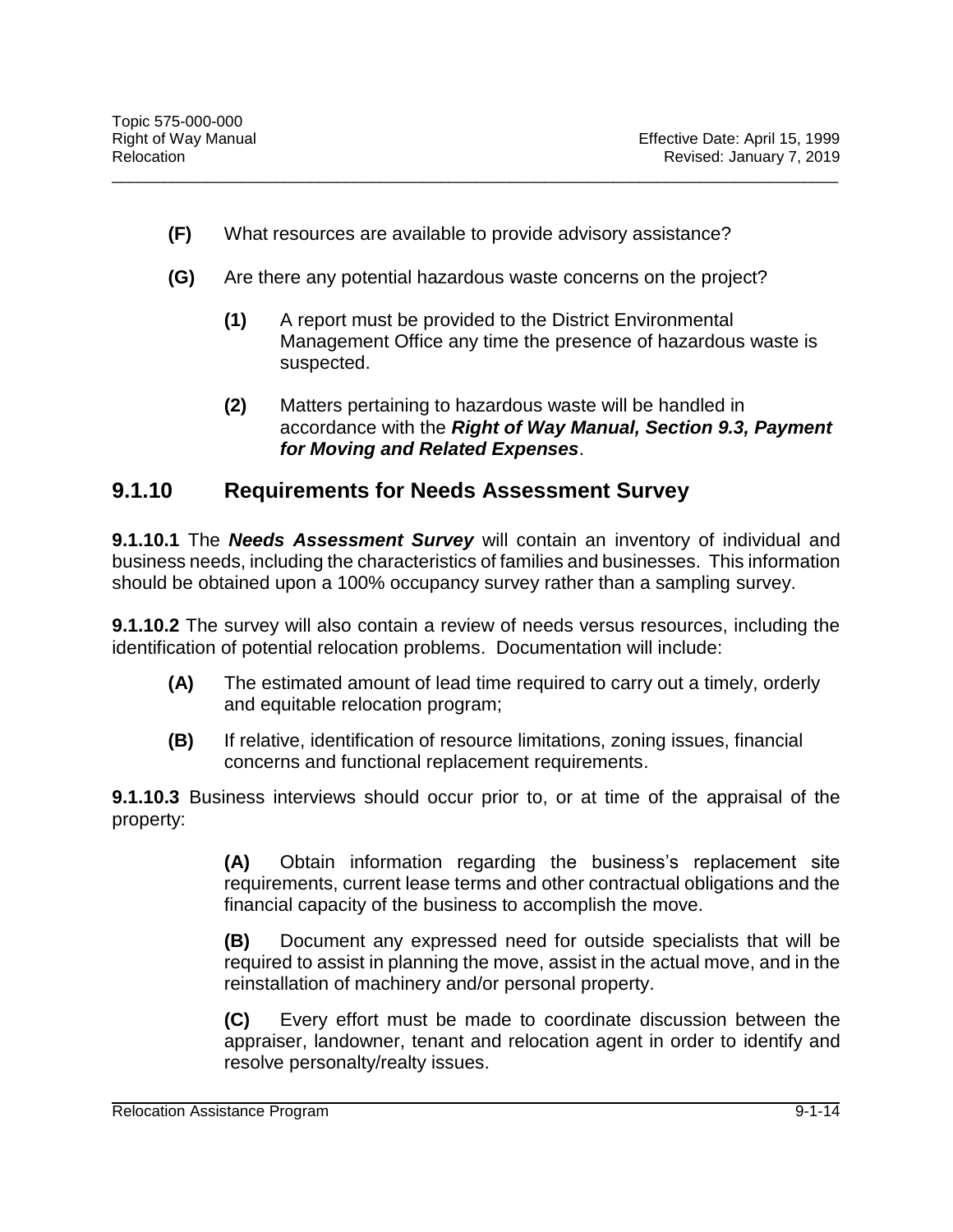**(D)** Estimate the time required for the business to vacate the site.

\_\_\_\_\_\_\_\_\_\_\_\_\_\_\_\_\_\_\_\_\_\_\_\_\_\_\_\_\_\_\_\_\_\_\_\_\_\_\_\_\_\_\_\_\_\_\_\_\_\_\_\_\_\_\_\_\_\_\_\_\_\_\_\_\_\_\_\_\_\_\_\_\_\_\_\_\_\_\_\_\_\_\_\_

**(E)** Estimate the anticipated difficulty in locating a replacement property.

**(F)** Identify any advance relocation payments required for the move, and the Department's legal capacity to provide them.

#### <span id="page-14-0"></span>**9.1.11 Identification of Last Resort Housing Needs**

**9.1.11.1** If research indicates the potential need for Last Resort Housing see *Right of Way Manual, Section 9.6, Last Resort Housing*.The *Needs Assessment Survey* will address the means by which it will be provided.

**9.1.11.2** A comprehensive discussion of the number of individuals and/or families who will require Last Resort Housing and an estimate of available units should be incorporated into the survey.

#### <span id="page-14-1"></span>**9.1.12 Identification of Business Displacees**

**9.1.12.1** During the relocation survey phase, business displacees must be contacted no later than the date negotiations are initiated on the project.

**9.1.12.2** At the discretion of the District Right of Way Manager, all business displacees will be identified and listed as owner or tenant and their potential eligibility for business damages noted. The completed list will be transmitted to the person in the district responsible for oversight of business damages on or before the date negotiations are initiated on the project.

#### <span id="page-14-2"></span>**9.1.13 Uniform Relocation Assistance and Real Property Acquisition Report**

- **(A)** The State Relocation Administrator will submit a report annually to FHWA.
- **(B)** The report will be compiled from data supplied by the Right of Way Management System (RWMS). If the data from the RWMS is inconclusive or incomplete the respective Districts will be required by the State Relocation Administrator to submit the appropriate data.
- **(C)** The report will be prepared and submitted to FHWA on or before November 1, of each year.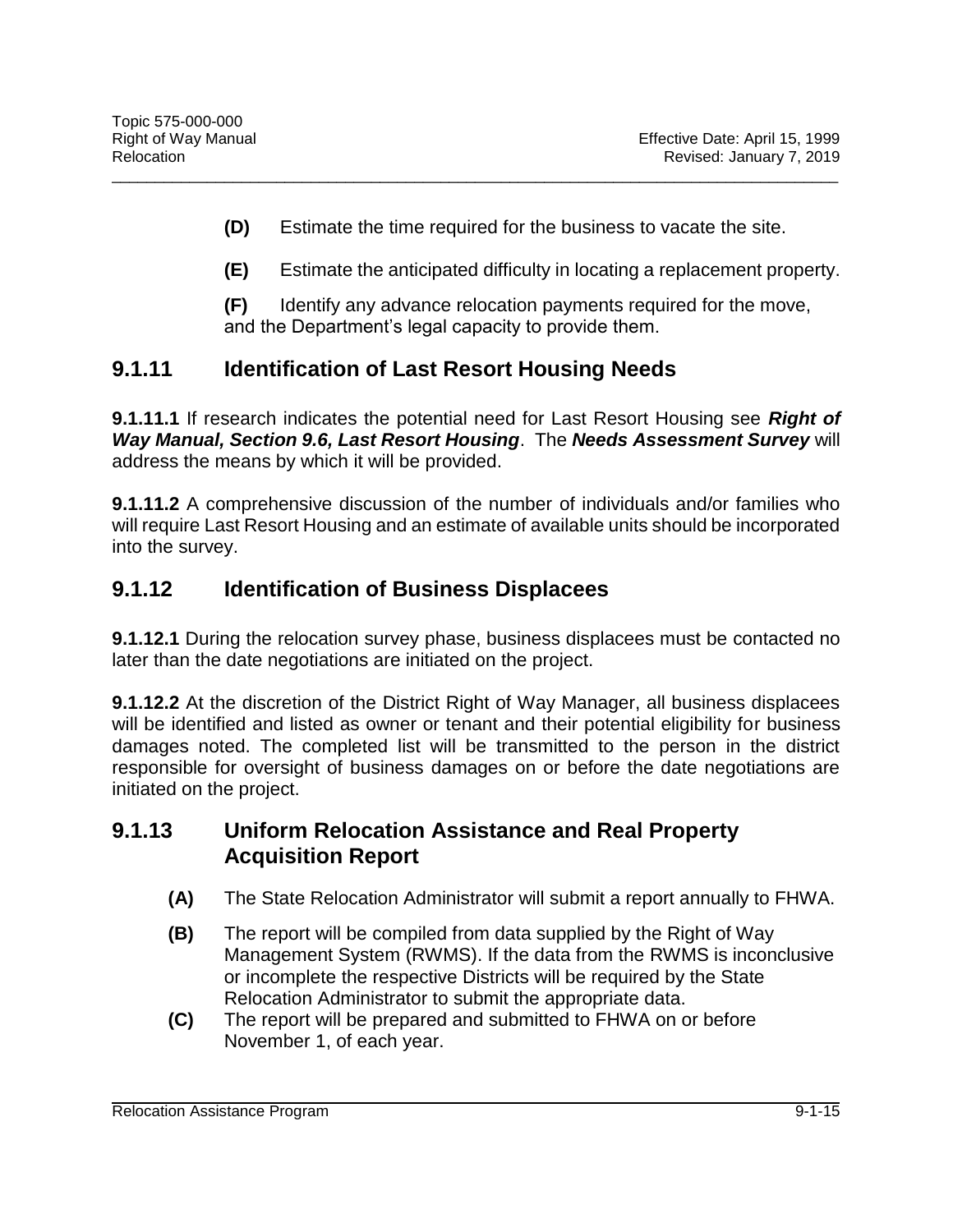### <span id="page-15-0"></span>**9.1.14 Special Relocation Reports**

**9.1.14.1** If the Central Office requires a special relocation report of a District, such request will be in writing to the District Right of Way Manager.

\_\_\_\_\_\_\_\_\_\_\_\_\_\_\_\_\_\_\_\_\_\_\_\_\_\_\_\_\_\_\_\_\_\_\_\_\_\_\_\_\_\_\_\_\_\_\_\_\_\_\_\_\_\_\_\_\_\_\_\_\_\_\_\_\_\_\_\_\_\_\_\_\_\_\_\_\_\_\_\_\_\_\_\_

**9.1.14.2** Each request will specify a deadline by which the report must be completed.

**9.1.14.3** If the District is unclear on the request or if the deadline cannot be met, the District must contact the State Relocation Administrator within three days of receipt of the request.

#### <span id="page-15-1"></span>**9.1.15 Relocation Records**

**9.1.15.1** Records of relocation activities will be kept, including:

- **(A)** Project and parcel identification;
- **(B)** Names, addresses and telephone numbers of displacees;
- **(C)** Payments and services offered;
- **(D)** Payment claim support documentation;
- **(E)** Contact records documenting each meeting or telephone call with the displacee(s) and involved parties;
- **(F)** Contact records documenting the offering of comparable replacement housing in accordance with the *Right of Way Manual, Section 9.2, General Relocation Requirements*.

**9.1.15.2** The District Records and Funds Management Administrator is responsible for proper maintenance of these records and for assuring their availability at reasonable hours for inspection by representatives of the Federal Government, Central Office and the public.

**9.1.15.3** All records will be kept neatly, accurately, and thoroughly by the Districts and Central Office.

**9.1.15.4** All original documentation will be placed in the District permanent file.

**9.1.15.5** The Right of Way Management System must be kept current.